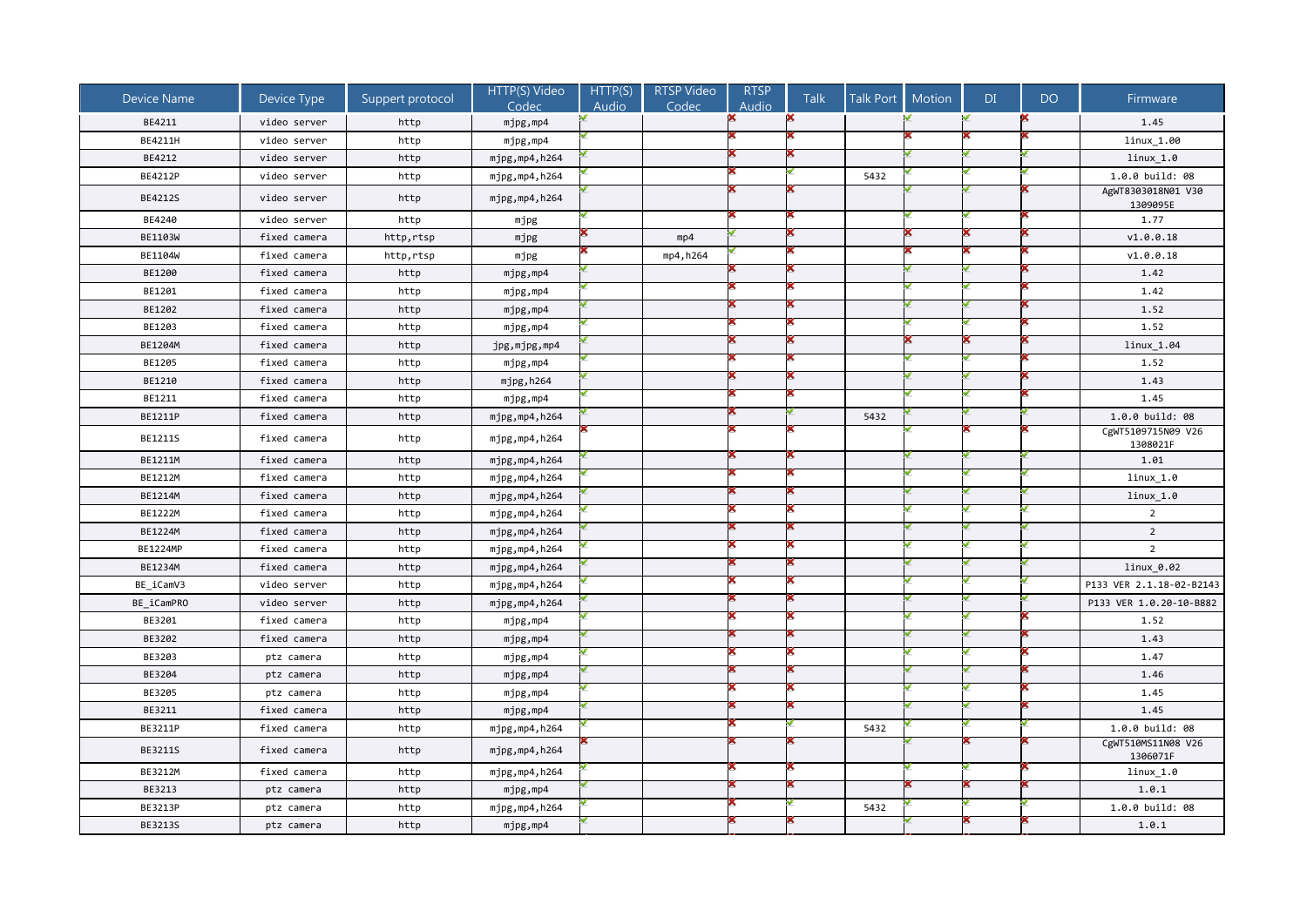| BE3214              | ptz camera   | http        | mjpg,mp4          |      |  |      |  | 1.0.1                          |
|---------------------|--------------|-------------|-------------------|------|--|------|--|--------------------------------|
| BE3214P             | ptz camera   | http        | mjpg, mp4, h264   |      |  | 5432 |  | 1.0.0 build: 08                |
| BE3214S             | ptz camera   | http        | mjpg, mp4, h264   |      |  |      |  | AgWT8303018N01 V30<br>1309095E |
| BE3215              | ptz camera   | http        | mjpg,mp4          |      |  |      |  | 1.0.1                          |
| BE3215P             | ptz camera   | http        | mjpg,mp4,h264     |      |  | 5432 |  | 1.0.0 build: 08                |
| BE3215S             | ptz camera   | http        | mjpg,mp4,h264     |      |  |      |  | AgWT8303018N01 V30<br>1309095E |
| BE3221M             | fixed camera | http        | mjpg,mp4,h264,jpg |      |  |      |  | linux 1.0                      |
| BE3222M             | fixed camera | http        | mjpg, mp4, h264   |      |  |      |  | $linux_1.0$                    |
| BE-207M             | fixed camera | http,rtsp   | mjpg,mp4,h264     | h264 |  |      |  | 1.01                           |
| BE6004              | video server | http        | h264              |      |  |      |  | V1.06                          |
| BE6016              | video server | http        | h264              |      |  |      |  | V1.06                          |
| <b>BE-MD535</b>     | fixed camera | http        | mjpg, mp4, h264   |      |  |      |  | build: 1.01                    |
| BE-mutiprofile      | video server | http        | mjpg,mp4,h264     |      |  |      |  | linux_0.02                     |
| WebNVR2011+         | system       | http        | auto,mjpg         |      |  |      |  | 2011                           |
| <b>BBS</b>          | system       | http,https  | mjpg              |      |  |      |  | 所有版本                           |
| <b>NBBS</b>         | system       | http, https | auto,mjpg         |      |  |      |  | 10.05.01                       |
| <b>BAS</b>          | system       | http        | mjpg              |      |  |      |  | 企業版                            |
| Panasonic KX-HCM10  | ptz camera   | http        | mjpg              |      |  |      |  |                                |
| Panasonic_BB-HCM110 | ptz camera   | http        | mjpg              |      |  |      |  |                                |
| Panasonic BB-HCM511 | ptz camera   | http        | mjpg              |      |  |      |  |                                |
| Panasonic BB-HCM515 | ptz camera   | http        | mjpg              |      |  |      |  |                                |
| Panasonic BB-HCM527 | ptz camera   | http        | mjpg              |      |  |      |  |                                |
| Panasonic BB-HCM581 | ptz camera   | http        | mjpg              |      |  |      |  |                                |
| Panasonic_BL-C20    | fixed camera | http        | mjpg              |      |  |      |  |                                |
| Panasonic BL-C111   | ptz camera   | http        | mjpg              |      |  |      |  |                                |
| sony_rz30           | ptz camera   | http        | mjpg              |      |  |      |  |                                |
| vivotek_2403        | video server | http        | mjpg              |      |  |      |  | v0103e                         |
| vivotek_VS7100      | video server | http,rtsp   | mjpg              | mp4  |  |      |  | v0300b                         |
| vivotek_PZ7121      | ptz camera   | http,rtsp   | mjpg              | mp4  |  |      |  | v0201a                         |
| vivotek_IP7130      | fixed camera | http,rtsp   | mjpg              | mp4  |  |      |  | v0200b                         |
| vivotek_FD7131      | fixed camera | http,rtsp   | mjpg              | mp4  |  |      |  | v0300b                         |
| vivotek IP7133      | fixed camera | http,rtsp   | mjpg              | mp4  |  |      |  | v0201a                         |
| vivotek PZ7131      | ptz camera   | http,rtsp   | mjpg              | mp4  |  |      |  | v0200a                         |
| vivotek IP7135      | fixed camera | rtsp        |                   | mp4  |  |      |  | v0400a                         |
| vivotek PT7135      | ptz camera   | rtsp        |                   | mp4  |  |      |  | v0400a                         |
| vivotek FD7141      | fixed camera | http,rtsp   | mjpg              | mp4  |  |      |  | v0200a                         |
| vivotek_IP7142      | fixed camera | http,rtsp   | mjpg              | mp4  |  |      |  | v0300c                         |
| vivotek_PZ7151      | ptz camera   | http,rtsp   | mjpg              | mp4  |  |      |  | v0101b                         |
| vivotek_PZ7152      | ptz camera   | http,rtsp   | mjpg              | mp4  |  |      |  | v0101b                         |
| vivotek IP7153      | fixed camera | http,rtsp   | mjpg              | mp4  |  |      |  | v0100b                         |
| vivotek_IP7154      | fixed camera | http,rtsp   | mjpg              | mp4  |  |      |  | v0100b                         |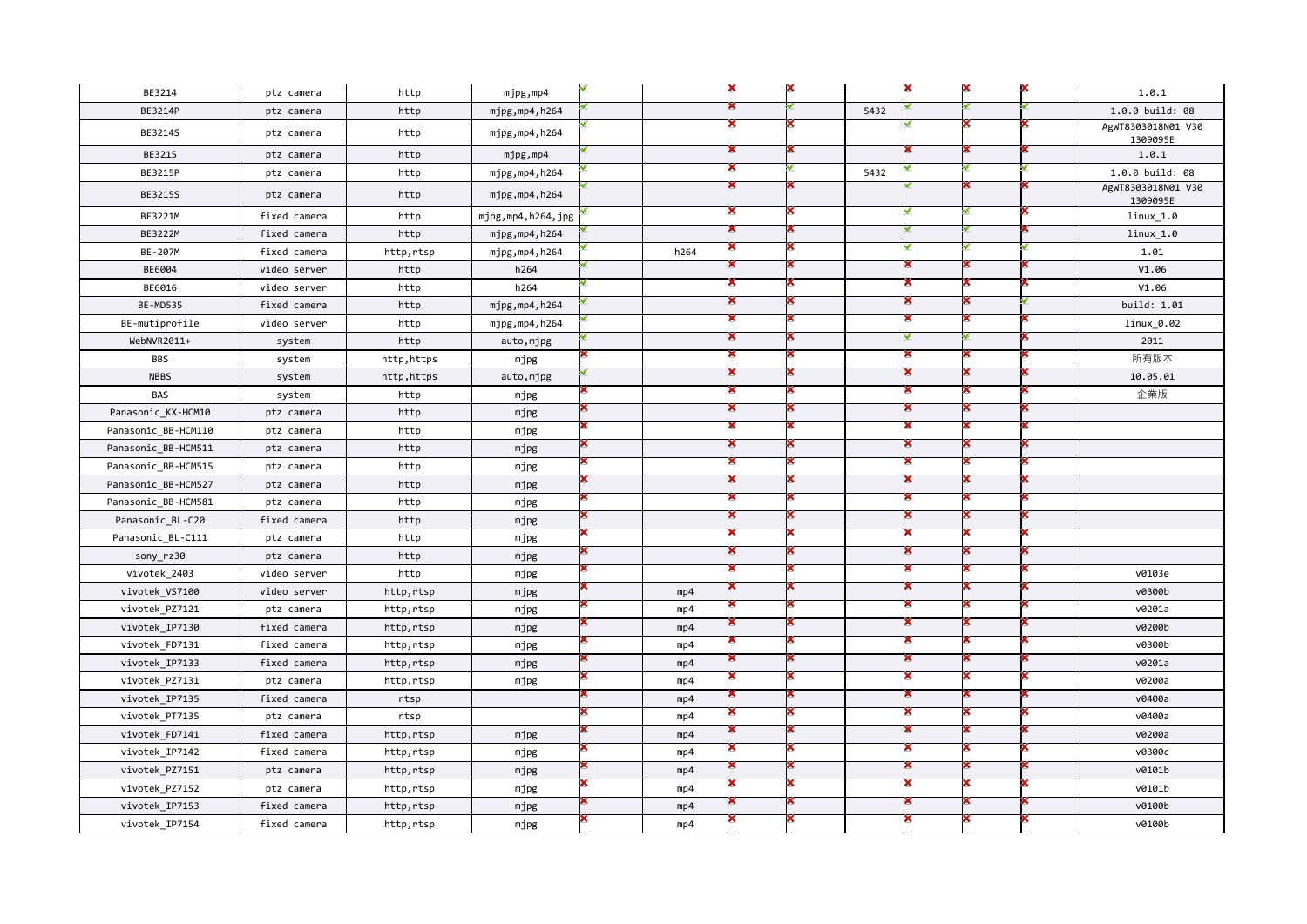| vivotek_IP7330 | fixed camera | http,rtsp       | mjpg | mp4       |  |  |  | v0200b      |
|----------------|--------------|-----------------|------|-----------|--|--|--|-------------|
| vivotek IP7160 | fixed camera | http,rtsp       | mjpg | mp4       |  |  |  | v0102a      |
| vivotek_IP7161 | fixed camera | http,rtsp       | mjpg | mp4       |  |  |  | v0102a      |
| vivotek_FD8161 | fixed camera | http,rtsp       | mjpg | mp4, h264 |  |  |  | v0102a      |
| pixord_4000    | video server | http            | mjpg |           |  |  |  | 2.52R01.1.T |
| pixord_463     | fixed camera | rtsp            |      | mjpg,mp4  |  |  |  | 2.30R95.05  |
| mobotix_m10    | fixed camera | http            | mjpg |           |  |  |  |             |
| mobotix_m22    | fixed camera | http            | mjpg |           |  |  |  |             |
| IQ811          | fixed camera | http            | mjpg |           |  |  |  |             |
| IQ802          | fixed camera | http            | mjpg |           |  |  |  |             |
| IQ803          | fixed camera | http            | mjpg |           |  |  |  |             |
| IQ805          | fixed camera | http            | mjpg |           |  |  |  |             |
| av1300         | fixed camera | http            | mjpg |           |  |  |  |             |
| av1305         | fixed camera | http            | mjpg |           |  |  |  |             |
| av2100         | fixed camera | http            | mjpg |           |  |  |  |             |
| av2105         | fixed camera | http            | mjpg |           |  |  |  |             |
| av3130         | fixed camera | http            | mjpg |           |  |  |  |             |
| av3135         | fixed camera | http            | mjpg |           |  |  |  |             |
| av3100         | fixed camera | http            | mjpg |           |  |  |  |             |
| av3105         | fixed camera | http            | mjpg |           |  |  |  |             |
| av5100         | fixed camera | http            | mjpg |           |  |  |  |             |
| av5105         | fixed camera | http            | mjpg |           |  |  |  |             |
| av8180         | fixed camera | http            | mjpg |           |  |  |  |             |
| av8185         | fixed camera | http            | mjpg |           |  |  |  |             |
| av8360         | fixed camera | http            | mjpg |           |  |  |  |             |
| av8365         | fixed camera | http            | mjpg |           |  |  |  |             |
| axis240        | fixed camera | http            | mjpg |           |  |  |  | 1.13        |
| axis2400+      | video server | http            | mjpg |           |  |  |  | 3.13        |
| axis240Q       | video server | http            | mjpg |           |  |  |  | 4.4         |
| axis241        | video server | http,https,rtsp | mjpg | mp4       |  |  |  | 4.4         |
| axis243        | video server | http,https,rtsp | mjpg | mp4       |  |  |  | 4.4         |
| axis200+       | fixed camera | http            | mjpg |           |  |  |  | 1.3         |
| axis205        | fixed camera | http            | mjpg |           |  |  |  | 4.05        |
| axis206        | fixed camera | http,https      | mjpg |           |  |  |  | 4.2         |
| axis207        | fixed camera | http,https,rtsp | mjpg | mp4       |  |  |  | 4.4         |
| axis207M       | fixed camera | http,https,rtsp | mjpg | mp4       |  |  |  | 4.4         |
| axis2120       | fixed camera | http            | mjpg |           |  |  |  | 2.43        |
| axis2100       | fixed camera | http            | mjpg |           |  |  |  | 2.4         |
| axis210        | fixed camera | http,https,rtsp | mjpg | mp4       |  |  |  | 4.4         |
| axis211        | fixed camera | http,https,rtsp | mjpg | mp4       |  |  |  | 4.4         |
| axis211M       | fixed camera | http,https,rtsp | mjpg | mp4       |  |  |  | 4.4         |
| axis212        | ptz camera   | http,https,rtsp | mjpg | mp4       |  |  |  | 4.4         |
|                |              |                 |      |           |  |  |  |             |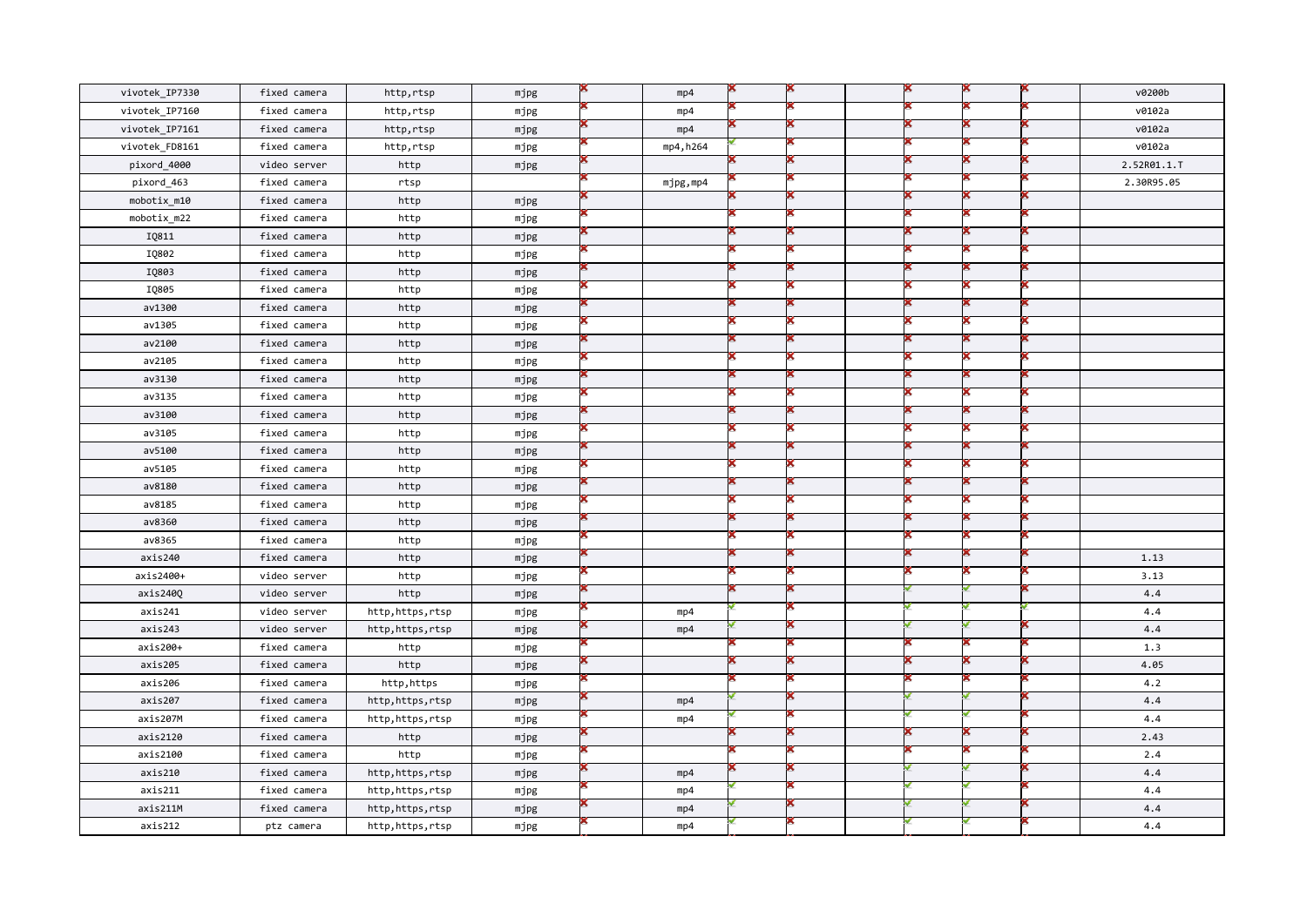| axis2130  | ptz camera   | http, https     | mjpg |           |  |  |  | 2.4    |
|-----------|--------------|-----------------|------|-----------|--|--|--|--------|
| axis213   | ptz camera   | http,https,rtsp | mjpg | mp4       |  |  |  | 4.3    |
| axis214   | ptz camera   | http,https,rtsp | mjpg | mp4       |  |  |  | 4.4    |
| axis215   | ptz camera   | http,https,rtsp | mjpg | mp4       |  |  |  | 4.4    |
| axis216FD | fixed camera | http,https,rtsp | mjpg | mp4       |  |  |  | 4.4    |
| axis216M  | fixed camera | http,https,rtsp | mjpg | mp4       |  |  |  | 4.4    |
| axis221   | fixed camera | http,https,rtsp | mjpg | mp4       |  |  |  | 4.45   |
| axis225FD | fixed camera | http,https,rtsp | mjpg | mp4       |  |  |  | 4.45   |
| axis223M  | fixed camera | http,https,rtsp | mjpg | mp4       |  |  |  | 4.4    |
| axis231   | ptz camera   | http,https,rtsp | mjpg | mp4       |  |  |  | 4.3    |
| axis232   | ptz camera   | http,https,rtsp | mjpg | mp4       |  |  |  | 4.3    |
| axis233   | ptz camera   | http,https,rtsp | mjpg | mp4       |  |  |  | 4.4    |
| axisM1011 | fixed camera | http,https,rtsp | mjpg | mp4, h264 |  |  |  | 5      |
| axisM1031 | fixed camera | http,https,rtsp | mjpg | mp4, h264 |  |  |  | 5.2    |
| axisM1054 | fixed camera | http,https,rtsp | mjpg | h264      |  |  |  | 5.08   |
| axisM1103 | fixed camera | http,https,rtsp | mjpg | h264      |  |  |  | 5.09   |
| axisM1104 | fixed camera | http,https      | mjpg |           |  |  |  | 5.08   |
| axisM1113 | fixed camera | http,https,rtsp | mjpg | h264      |  |  |  | 5.09   |
| axisM1114 | fixed camera | http,https      | mjpg |           |  |  |  | 5.08   |
| axisM3011 | fixed camera | http, https     | mjpg | mp4, h264 |  |  |  | 5      |
| axisM3014 | fixed camera | http, https     | mjpg |           |  |  |  | 5.05   |
| axisM3113 | fixed camera | http, https     | mjpg |           |  |  |  | 5.11   |
| axisM3114 | fixed camera | http,https      | mjpg |           |  |  |  | 5.11   |
| axisM3203 | fixed camera | http, https     | mjpg |           |  |  |  | 5.11   |
| axisM3204 | fixed camera | http,https      | mjpg |           |  |  |  | 5.11   |
| axisM7001 | video server | http,https,rtsp | mjpg | h264      |  |  |  | 5.2    |
| axisP1311 | fixed camera | http,https,rtsp | mjpg | mp4, h264 |  |  |  | 5.1    |
| axisP1343 | fixed camera | http,https,rtsp | mjpg | h264      |  |  |  | 5.06   |
| axisP1344 | fixed camera | http,https,rtsp | mjpg | h264      |  |  |  | 5.06   |
| axisP1346 | fixed camera | http,https,rtsp | mjpg | h264      |  |  |  | 5.22   |
| axisP1347 | fixed camera | http,https,rtsp | mjpg | h264      |  |  |  | 5.22   |
| axisP3301 | fixed camera | http,https,rtsp | mjpg | h264      |  |  |  | 5.1    |
| axisP3343 | fixed camera | http,https,rtsp | mjpg | h264      |  |  |  | 5.07   |
| axisP3344 | fixed camera | http,https,rtsp | mjpg | h264      |  |  |  | 5.20.1 |
| axisP5512 | ptz camera   | http,https,rtsp | mjpg | h264      |  |  |  | 5.25   |
| axisP5522 | ptz camera   | http,https      | mjpg | h264      |  |  |  | 5.15   |
| axisP5534 | ptz camera   | http,https      | mjpg |           |  |  |  | 5.15   |
| axisQ1755 | fixed camera | http, https     | mjpg |           |  |  |  | 5.02   |
| axisQ1910 | fixed camera | http,https,rtsp | mjpg | h264      |  |  |  | 5.11   |
| axisQ6032 | ptz camera   | http,https,rtsp | mjpg | h264      |  |  |  | 5.06   |
| axisQ6034 | ptz camera   | http,https,rtsp | mjpg | h264      |  |  |  | 5.20.3 |
| axisQ7401 | video server | http,https,rtsp | mjpg | h264      |  |  |  | 5.01   |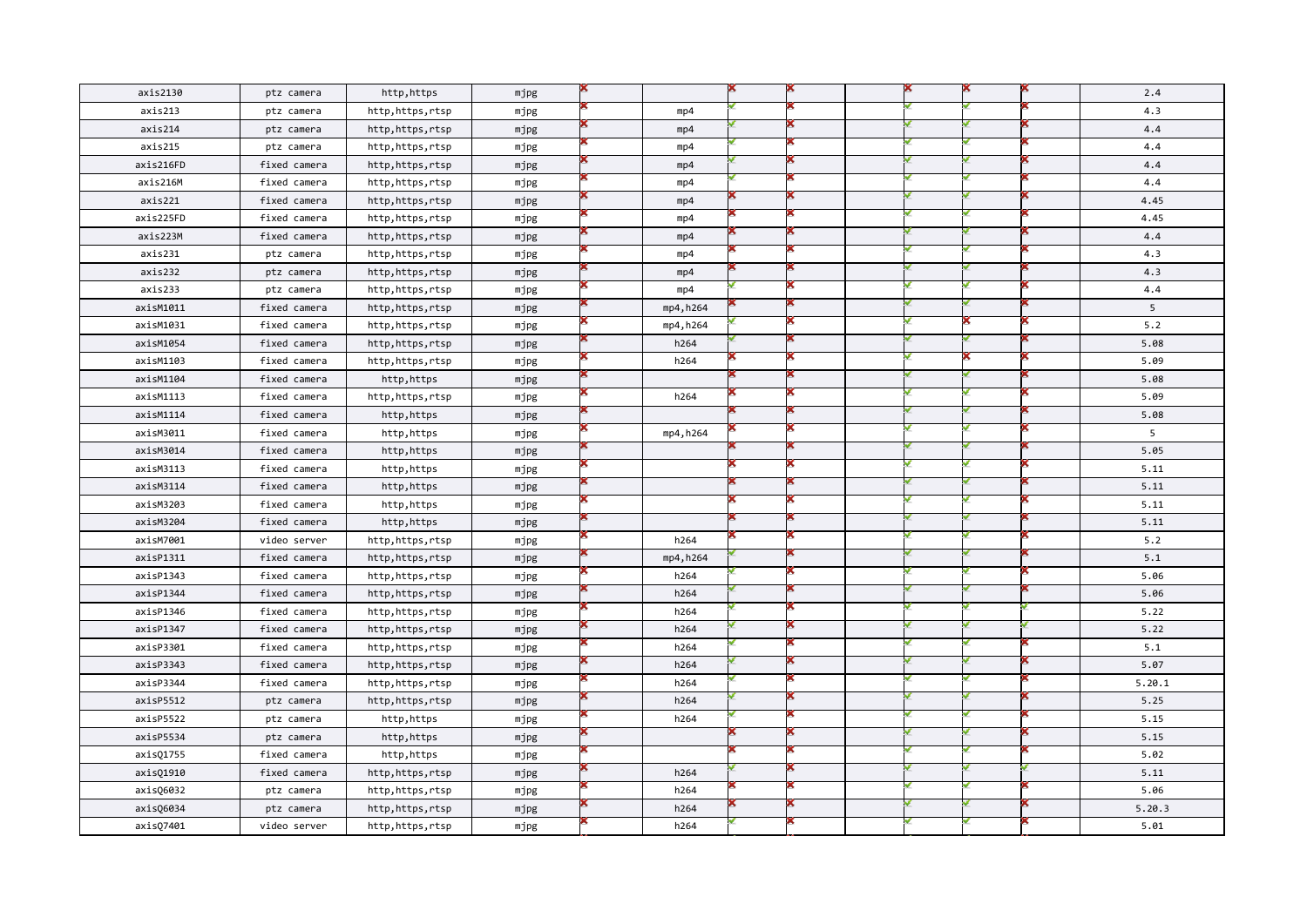| axisQ7404         | video server | http,https,rtsp | mjpg            | h264      |  |  |  | 5.02                |
|-------------------|--------------|-----------------|-----------------|-----------|--|--|--|---------------------|
| axisQ7406         | video server | http,https,rtsp | mjpg            | h264      |  |  |  | 5.01                |
| acti-2100         | video server | http            | mjpg            |           |  |  |  | A1D-220-V3.11.13-AC |
| acti-2300         | video server | http            | jpg             |           |  |  |  | A8D-R2N-V2.06.00-AC |
| acti-2500         | video server | http            | jpg             |           |  |  |  | A1D-310-V4.08.05-AC |
| acti-1011         | fixed camera | http            | mjpg            |           |  |  |  | A1D-220-V3.11.13-AC |
| acti-1231         | fixed camera | http            | mjpg            |           |  |  |  | A1D-220-V3.11.13-AC |
| acti-1232         | fixed camera | http            | mjpg            |           |  |  |  | A1D-220-V3.11.13-AC |
| acti-1511         | fixed camera | http            | mjpg            |           |  |  |  | A1D-220-V3.11.13-AC |
| acti-1431         | fixed camera | http            | mjpg            |           |  |  |  | A1D-220-V3.11.13-AC |
| acti-1432         | fixed camera | http            | mjpg            |           |  |  |  | A1D-220-V3.11.13-AC |
| acti-3001         | fixed camera | http            | mjpg            |           |  |  |  | A1D-220-V3.11.13-AC |
| acti-3011         | fixed camera | http            | mjpg            |           |  |  |  | A1D-220-V3.11.13-AC |
| acti-3311         | fixed camera | http            | mjpg            |           |  |  |  | A1D-220-V3.11.13-AC |
| acti-3401         | fixed camera | http            | mjpg            |           |  |  |  | A1D-220-V3.11.13-AC |
| acti-3411         | fixed camera | http            | mjpg            |           |  |  |  | A1D-220-V3.11.13-AC |
| acti-3511         | fixed camera | http            | mjpg            |           |  |  |  | A1D-220-V3.11.13-AC |
| acti-3601         | fixed camera | http            | mjpg            |           |  |  |  | A1D-220-V3.11.13-AC |
| acti-3603         | fixed camera | http            | mjpg            |           |  |  |  | A1D-220-V3.11.13-AC |
| acti-3701         | fixed camera | http            | mjpg            |           |  |  |  | A1D-220-V3.11.13-AC |
| acti-3703         | fixed camera | http            | mjpg            |           |  |  |  | A1D-220-V3.11.13-AC |
| acti-4000         | fixed camera | http            | mjpg            |           |  |  |  | A1D-220-V3.11.13-AC |
| acti-4001         | fixed camera | http            | mjpg            |           |  |  |  | A1D-220-V3.11.13-AC |
| acti-4200         | fixed camera | http            | mjpg            |           |  |  |  | A1D-220-V3.11.13-AC |
| acti-4201         | fixed camera | http            | mjpg            |           |  |  |  | A1D-220-V3.11.13-AC |
| acti-5001         | fixed camera | http            | mjpg            |           |  |  |  | A1D-220-V3.11.13-AC |
| acti-5601         | fixed camera | http            | mjpg            |           |  |  |  | A1D-220-V3.11.13-AC |
| acti-5611         | fixed camera | http            | mjpg            |           |  |  |  | A1D-220-V3.11.13-AC |
| acti-5711         | fixed camera | http            | mjpg            |           |  |  |  | A1D-220-V3.11.13-AC |
| acti-7411         | fixed camera | http            | mjpg            |           |  |  |  | A1D-220-V3.11.13-AC |
| acti-TCD2100      | video server | http            | mjpg, mp4, h264 |           |  |  |  | A1D-310-V4.12.09-AC |
| acti-TCD2500      | video server | http            | mjpg,mp4,h264   |           |  |  |  | A1D-310-V4.13.18-AC |
| TOPICA_107HMP     | fixed camera | http            | mjpg            |           |  |  |  |                     |
| TOPICA_301HMP     | fixed camera | http            | mjpg            |           |  |  |  |                     |
| TOPICA 302HMP     | fixed camera | http            | mjpg            |           |  |  |  |                     |
| TOPICA_788HMP     | fixed camera | http            | mjpg            |           |  |  |  |                     |
| TOPICA_100HVS     | video server | http            | mjpg            |           |  |  |  |                     |
| Brickcom_WCB-100A | fixed camera | http,https,rtsp | mjpg            | mp4, h264 |  |  |  | v2.3.7.8            |
| Brickcom_CB-100A  | fixed camera | http,https,rtsp | mjpg            | mp4, h264 |  |  |  | v2.3.7.8            |
| Brickcom WFB-100A | fixed camera | http,https,rtsp | mjpg            | mp4, h264 |  |  |  | v2.3.7.8            |
| Brickcom FB-100A  | fixed camera | http,https,rtsp | mjpg            | mp4, h264 |  |  |  | v2.3.7.8            |
| Brickcom_WFB-130A | fixed camera | http,https,rtsp | mjpg            | mp4, h264 |  |  |  | v2.3.7.8            |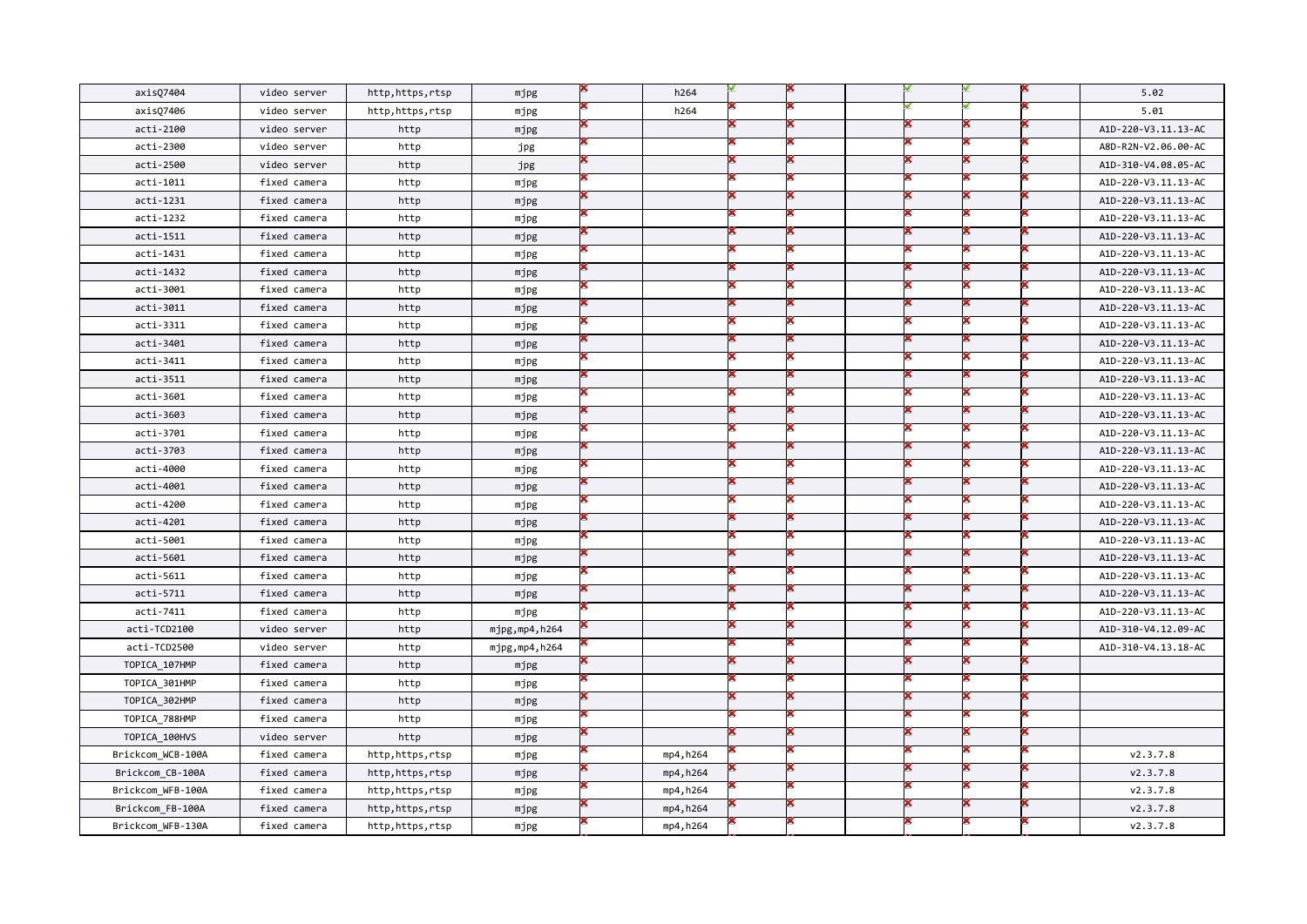| Brickcom_FB-130A  | fixed camera | http,https,rtsp | mjpg          | mp4, h264 |  |  |  | V2.3.7.8         |
|-------------------|--------------|-----------------|---------------|-----------|--|--|--|------------------|
| Brickcom FD-100A  | fixed camera | http,https,rtsp | mjpg          | mp4, h264 |  |  |  | v2.3.7.8         |
| Brickcom_FD-130A  | fixed camera | http,https,rtsp | mjpg          | mp4, h264 |  |  |  | V2.3.7.8         |
| Brickcom_MD-100A  | fixed camera | http,https,rtsp | mjpg          | mp4, h264 |  |  |  | V2.3.7.8         |
| Brickcom WOB-040C | fixed camera | http,https,rtsp | mjpg          | mp4, h264 |  |  |  | V2.3.7.8         |
| Brickcom_0B-040C  | fixed camera | http,https,rtsp | mjpg          | mp4, h264 |  |  |  | V2.3.7.8         |
| Brickcom_WOB-100A | fixed camera | http,https,rtsp | mjpg          | mp4, h264 |  |  |  | v2.3.7.8         |
| Brickcom OB-100A  | fixed camera | http,https,rtsp | mjpg          | mp4, h264 |  |  |  | v2.3.7.8         |
| Brickcom_OSD-040  | fixed camera | http,https,rtsp | mjpg          | mp4,h264  |  |  |  | v2.3.7.8         |
| Brickcom VD-100A  | fixed camera | http,https,rtsp | mjpg          | mp4,h264  |  |  |  | V2.3.7.8         |
| Brickcom VD-130A  | fixed camera | http,https,rtsp | mjpg          | mp4, h264 |  |  |  | v2.3.7.8         |
| Brickcom_FD-300Np | fixed camera | http,https,rtsp | mjpg          | mp4,h264  |  |  |  | v3.2.0.6         |
| BSTI PD100V2      | fixed camera | http            | mjpg          |           |  |  |  | 3.2.1.18         |
| Fitivision_CS103A | fixed camera | http            | mjpg          |           |  |  |  | 1.1.0 build: 115 |
| Fitivision_CS133A | ptz camera   | http            | mjpg          |           |  |  |  | 1.1.0 build: 115 |
| Fitivision_CS1120 | fixed camera | http            | mjpg,mp4      |           |  |  |  | 1.0.0 build: 85  |
| Fitivision_CS2330 | ptz camera   | http            | mjpg,mp4,h264 |           |  |  |  | 1.0.0 build: 6   |
| Fitivision_VS7120 | video server | http            | mjpg,mp4,h264 |           |  |  |  | 1.0.0 build: 4   |
| Fitivision CS7130 | fixed camera | http            | mjpg,mp4,h264 |           |  |  |  | 1.0.0 build: 243 |
| Fitivision_CS7200 | fixed camera | http            | mjpg          |           |  |  |  | 1.0.0 build: 243 |
| Fitivision_VS8120 | video server | http            | mjpg,mp4,h264 |           |  |  |  | 1.0.0 build:35   |
| MESSOA_NIC835     | fixed camera | http            | mjpg,mp4      |           |  |  |  | $\mathbf{1}$     |
| Dlink_DCS-6511    | fixed camera | http            | mjpg,mp4,h264 |           |  |  |  | 1.00.04          |
| Dlink_DCS-7410    | fixed camera | http            | mjpg          |           |  |  |  | 1.00,3710        |
| 3svision_N1071    | fixed camera | http,rtsp       | mjpg          | h264      |  |  |  | $\mathbf{1}$     |
| 3svision_N3071    | fixed camera | http,rtsp       | jpg           | h264      |  |  |  | $\mathbf{1}$     |
| 3svision_N6071    | fixed camera | http,rtsp       | mjpg          | h264      |  |  |  | $\mathbf{1}$     |
| 3svision_N6073    | fixed camera | http,rtsp       | mjpg          | h264      |  |  |  | $\mathbf{1}$     |
| 3svision_N8071    | fixed camera | http,rtsp       | mjpg          | h264      |  |  |  | $\mathbf{1}$     |
| 3svision_N9071    | fixed camera | http,rtsp       | mjpg          | h264      |  |  |  | $\mathbf{1}$     |
| ZAVIO_V111T       | fixed camera | http            | mjpg,mp4      |           |  |  |  | 1.6.16.03        |
| LILIN_VS012       | video server | http,rtsp       | mjpg          | mjpg,h264 |  |  |  | 0.3.56           |
| LILIN IPS025      | ptz camera   | http,rtsp       | mjpg          | mjpg,h264 |  |  |  | 0.3.56           |
| LILIN_IPS030      | ptz camera   | http,rtsp       | mjpg          | mjpg,h264 |  |  |  | 0.3.56           |
| LILIN_IPS035      | ptz camera   | http,rtsp       | mjpg          | mjpg,h264 |  |  |  | 0.3.56           |
| LILIN_IPR458      | fixed camera | http,rtsp       | mjpg          | mjpg,h264 |  |  |  | 0.3.56           |
| BOSCH VIPX1       | fixed camera | http            | jpg           |           |  |  |  | 0.3.56           |
| HISHARP_CI1010    | fixed camera | rtsp            |               | mjpg,mp4  |  |  |  |                  |
| MAYGION_MG602     |              | rtsp            |               | mjpg      |  |  |  |                  |
|                   | ptz camera   |                 |               |           |  |  |  |                  |
| canon_m40         | ptz camera   | http            | mjpg          |           |  |  |  | 1.02             |
| canon m600        | fixed camera | http            | mjpg          |           |  |  |  | 1.02             |